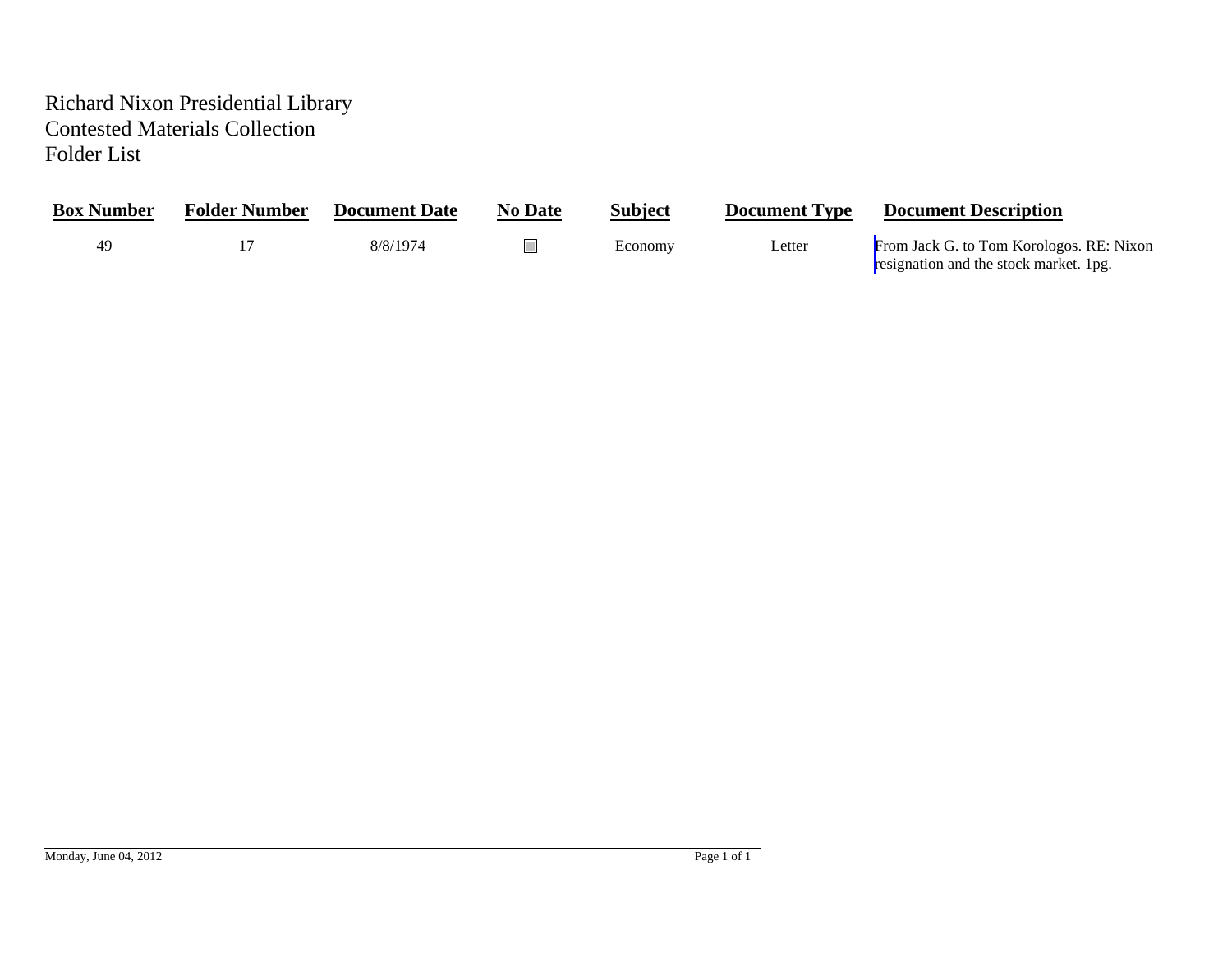# **DOCUMENT WITHDRAWAL RECORD [NIXON PRO.IECT]**  DOCUMENT DOCUMENT SUBJECT/TITLE OR CORRESPONDENTS DATE RESTRICTION Note *[Chand written by Korologos]* A.d C  $N-1$  $(N:\text{non})$ fe', WQ.[l - *uJL* ~;eJ +0 -tUI 19 the truth -  $\ldots$  'p.  $89 - 4$ re, Jack G  $N \cdot \mathcal{Q}$ [ What is  $+$ on ignt] FILE GROUP TITLE BOX NUMBER **YifHSF TOM** KQ!ROLOGr~ FOLDER TITLE <u>August</u> 1974 <u>Silusn</u> RESTRICTION CODES A. Release would violate a Federal statute or Agency Policy . E. Release would disclose trade secrets or confidential commercial or B. National security classified information. financial information. C. Pending or approved claim that release would violate an individual's F. Release would disclose investigatory information compiled for law

rights . enforcement purposes. D. Release would constitute a clearly unwarranted invasion of privacy G. Withdrawn and return private and personal material. or a libel of a living person. H . Withdrawn and returned non-h istorical material.

NATIONAL ARCHIVES AND RECORDS ADMINISTRATION NATIONAL ARCHIVES AND RECORDS ADMINISTRATION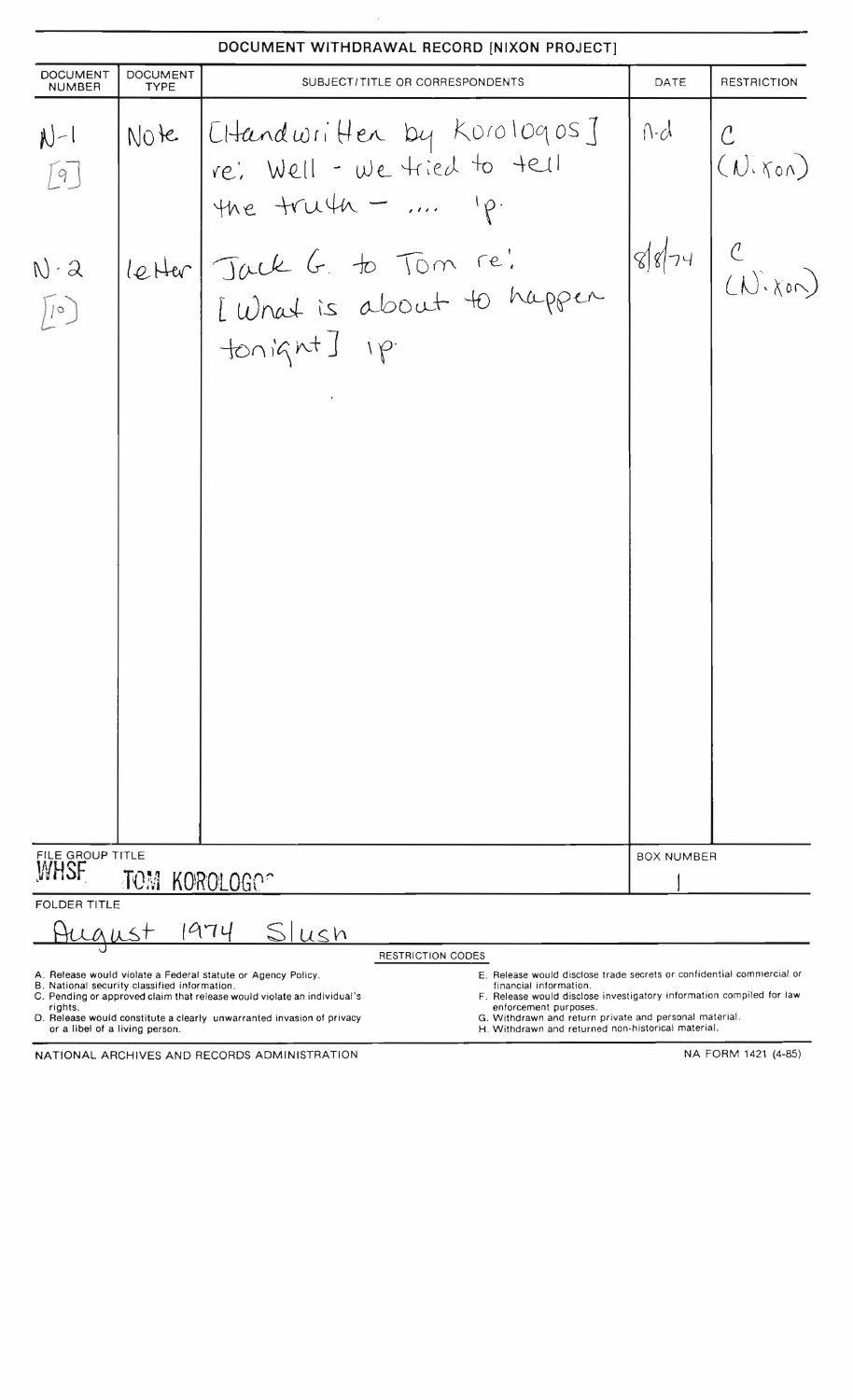### **Presidential Materials Review Board**

#### **Review on Contested Documents**

 $\mathcal{A}=\mathcal{A}$  . The  $\mathcal{A}$ 

| <b>Collection:</b><br><b>Box Number:</b> | Tom Korologos     |                  |  |  |  |
|------------------------------------------|-------------------|------------------|--|--|--|
| <b>Folder:</b>                           | Slush August 1974 |                  |  |  |  |
| Document                                 | Disposition       |                  |  |  |  |
| 9                                        | Return            | Private/Personal |  |  |  |
| 10                                       | Return            | Private/Personal |  |  |  |
|                                          |                   |                  |  |  |  |

 $\mathbf{S}^{\text{max}}$  and  $\mathbf{S}^{\text{max}}$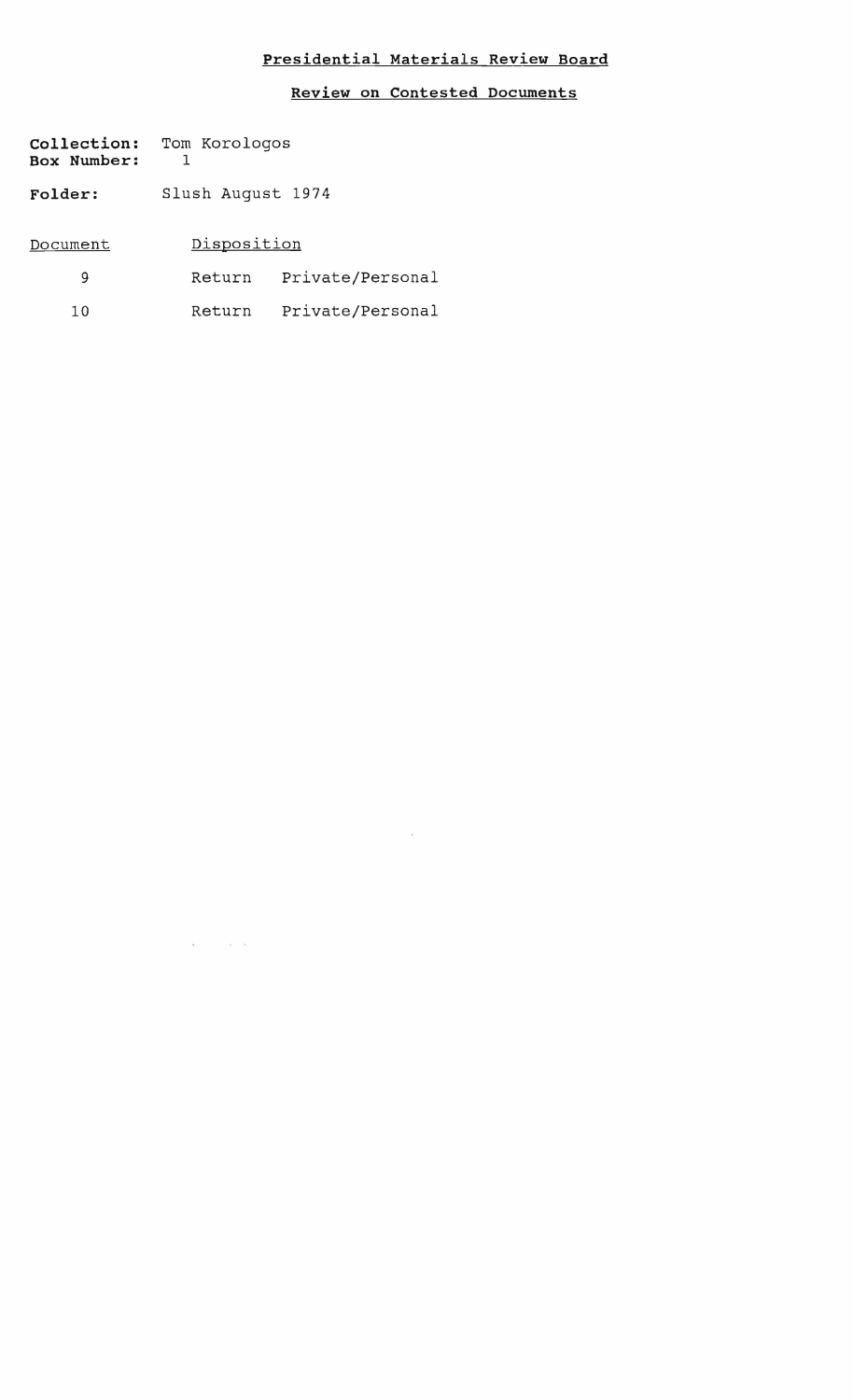# <span id="page-3-0"></span>Well-WE're triED the truthfou got any other Bricciant ideas?



 $\mathcal{L}^{\text{max}}_{\text{max}}$ 

 $\bullet$ 

 $\mathbf{a}$ 

 $\sim 10^{-11}$ 

 $\mathcal{L}^{\text{max}}_{\text{max}}$ 

 $Coup-by$   $2!30$   $Cols$ Small dicturer ship for 6 mos then free elections

 $\label{eq:3.1} \begin{array}{ccccc} \mathbf{w} & & & & \mathbf{a} & \\ & \mathbf{w} & & & \mathbf{b} & \\ \end{array}$